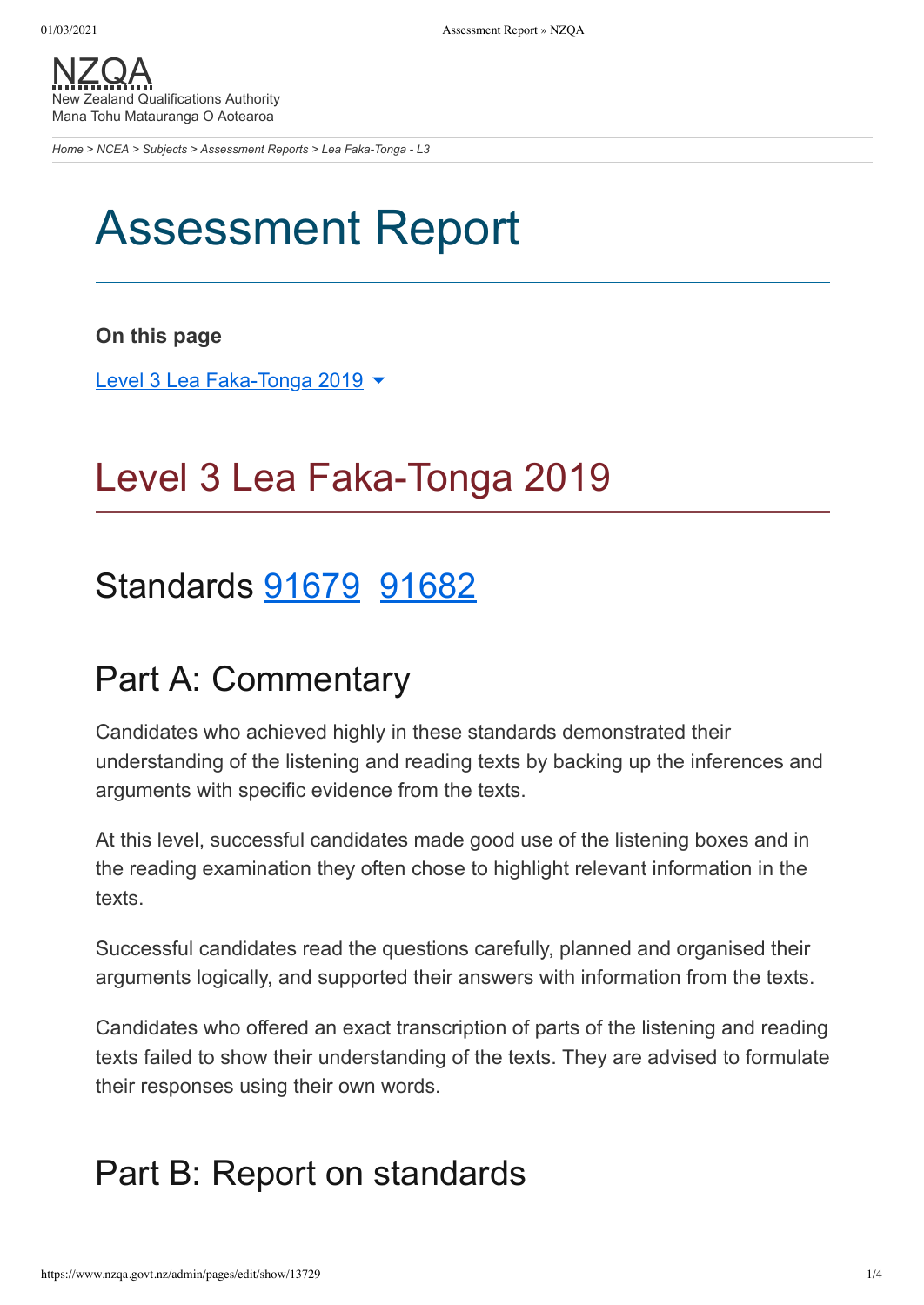### 91679: Demonstrate understanding of a variety of extended spoken Lea Faka-Tonga texts

Candidates who were awarded **Achievement** commonly:

- understood the general meaning of the text
- provided basic details from the texts to justify their answers
- were unfamiliar with some Level 8 vocabulary
- interpreted questions correctly and could give correct, or at least partially correct, answers.

Candidates whose work was assessed as **Not Achieved** commonly:

- provided incorrect information
- failed to understand the main points of the texts
- offered their own opinion, instead of basing their answers on the listening passages or reading texts
- were unfamiliar with basic Level 8 vocabulary.

Candidates who were awarded **Achievement with Merit** commonly:

- made good use of the listening notes pages
- selected and linked information, key points and ideas throughout the passages
- developed their answers by adding correct specific detail, but missed some fine details
- addressed all parts of the questions
- showed sound understanding of vocabulary and language features at Level 8.

Candidates who were awarded **Achievement with Excellence** commonly:

- fully justified their ideas with a wide range of specific and detailed evidence from the passages
- provided detailed reasoning with comparisons, opinions and conclusions that clearly showed understanding of the implied meanings within the passages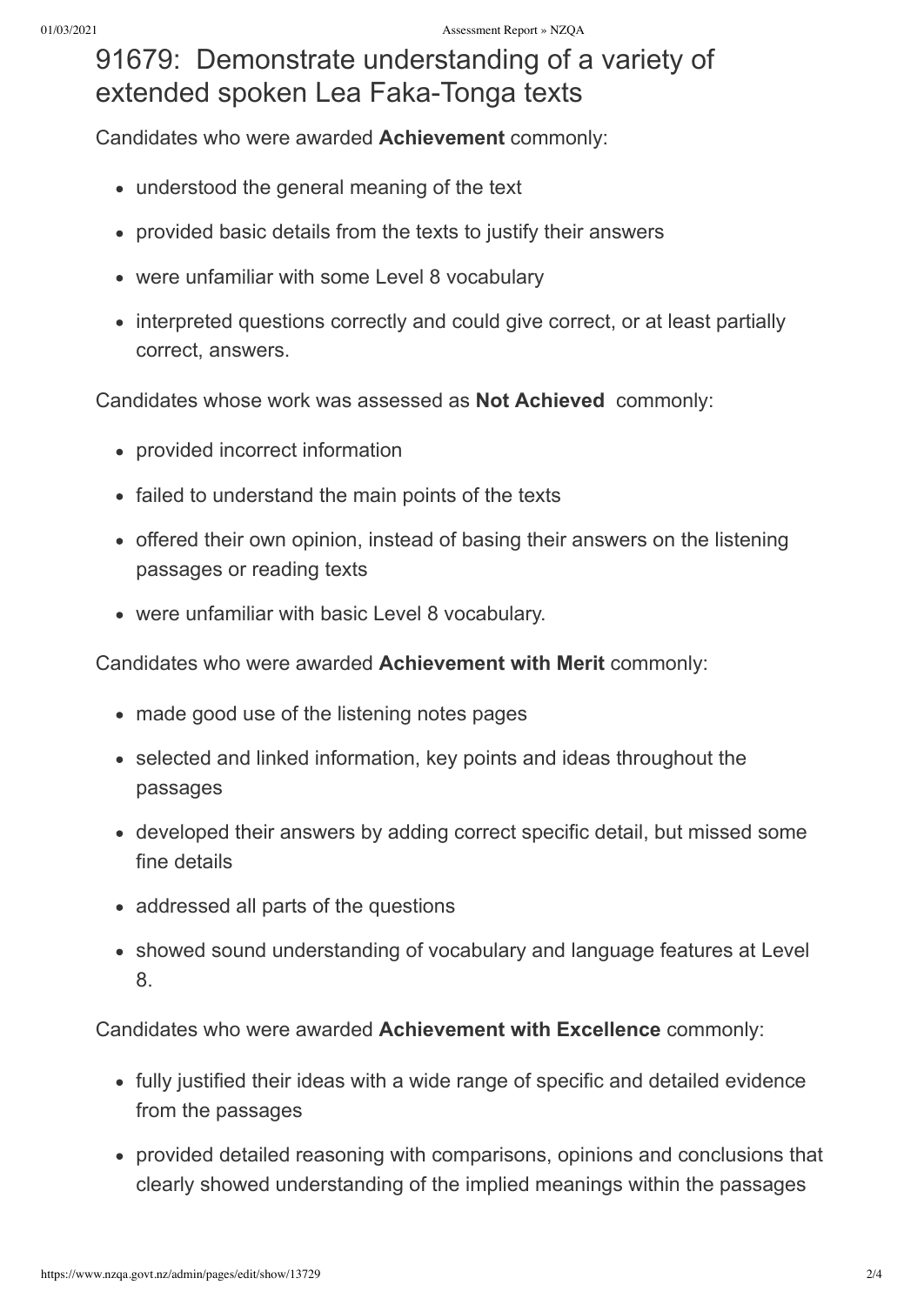• rearranged and structured their answers with evidence from the passages so that their responses flowed well and directly addressed all parts of the questions.

### 91682: Demonstrate understanding of a variety of extended written and/or visual Lea Faka-Tonga texts

Candidates who were awarded **Achievement** commonly:

- demonstrated basic understanding of some or most of the key ideas in the texts
- omitted or misunderstood detail when attempting to develop their answers
- provided an answer that was logically consistent with the main idea of the text
- rephrased the same idea within their answer without adding any extra detail from the text
- were unfamiliar with some vocabulary at Level 8.

Candidates whose work was assessed as **Not Achieved** commonly:

- showed no or limited understanding of the written texts
- produced answers that were logically inconsistent with the main ideas of the texts
- were unfamiliar with basic Level 3 vocabulary and curriculum language at Level 8.

Candidates who were awarded **Achievement with Merit** commonly:

- identified the main ideas of the texts and developed these with some or most specific detail from the texts
- explained their answers, but misinterpreted some of the complex information and, therefore, were unable to show thorough understanding of the texts
- demonstrated clear understanding of the Level 3 vocabulary and curriculum language features at Level 8.

Candidates who were awarded **Achievement with Excellence** commonly:

provided meaningful connections that directly answered the questions